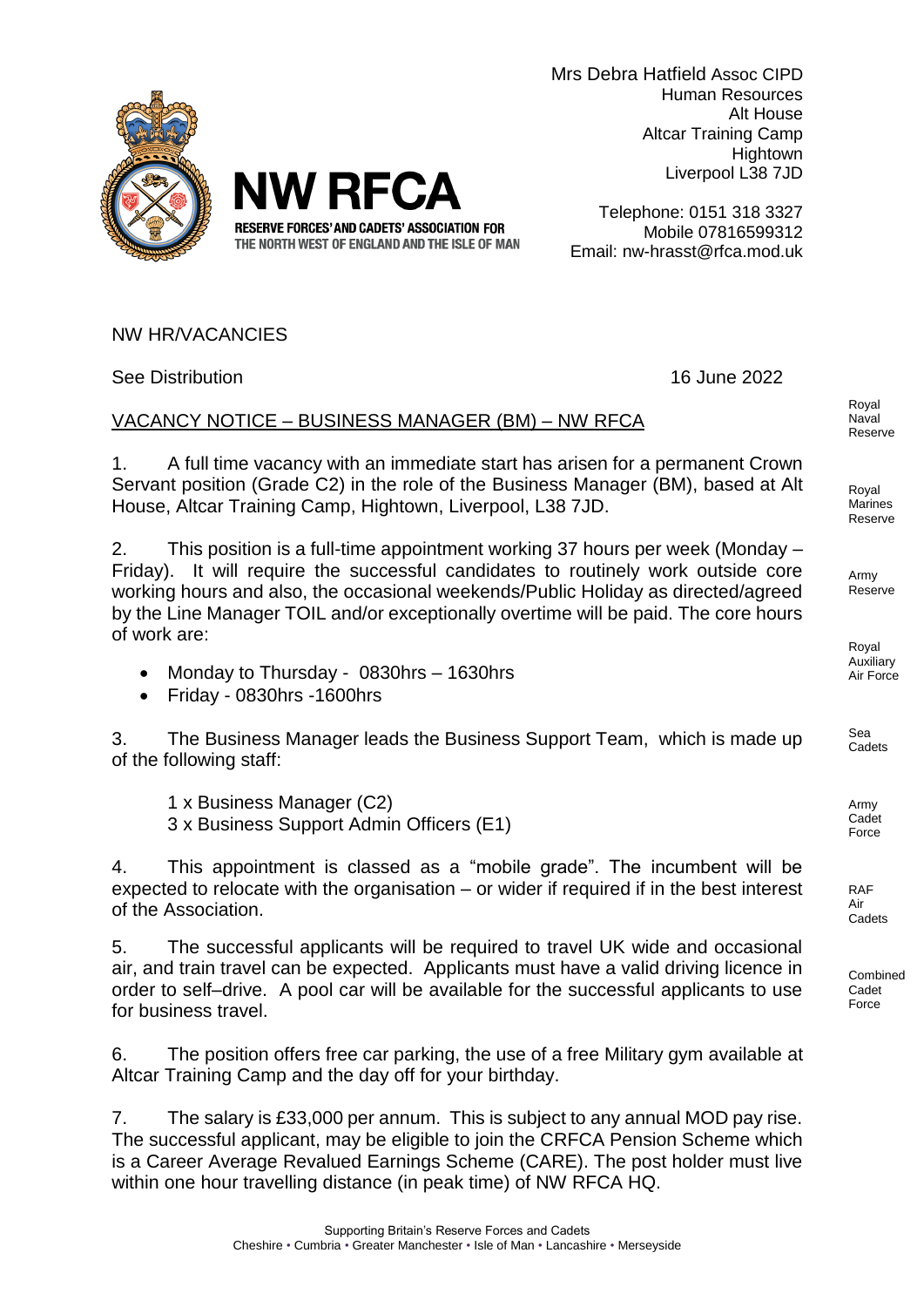8. The successful candidate will be entitled to 25 days annual leave (excluding Public Holidays) which increases to 30 days with 5 years' service. Prior employment with the Armed Forces or another Government Department will count towards qualifying years' service for leave purposes.

9. The offer of employment will be conditional to the following:

- Confirmation of the right to work in the UK
- Completion of a medical assessment which may include a full medical examination by a qualified medical practitioner appointed and paid by the Association
- Satisfactory references
- Successful completion of the Baseline Personal Security Standards check and an Enhanced Disclosure check from the Disclosure and Barring Service (DBS)

10. There is a 12 month probationary period which will be reported on monthly by the Deputy Chief Executive.

11. The job description and personal specification are attached to this vacancy notice.

12 If you wish to apply for this post, you should send a covering letter of no more than two sides of A4 along with a CV. Please focus on the reasons for your application with reference to the headings in the Person Specification. Indicate, providing evidence, how your knowledge, skills, experience and personal attributes either at work, or elsewhere, qualify you to undertake the duties and responsibilities set out in the main activities/ key tasks of the Job Description. Please send to:

Human Resources Administrative Officer (BM) NW RFCA Alt House Altcar Training Camp Liverpool L38 8JD

Telephone: 0151 318 3327 Email: [nw-hrasst@rfca.mod.uk](mailto:nw-hrasst@rfca.mod.uk)

## 13. The closing date for applications is 1300 hrs on **Friday 1 July 2022**

14. Interviews will be held at Alt House, Altcar Training Camp on **week commencing 11 July 2022**.

*Original signed*

Debra Hatfield Human Resources Administrative Officer For Chief Executive

Distribution: